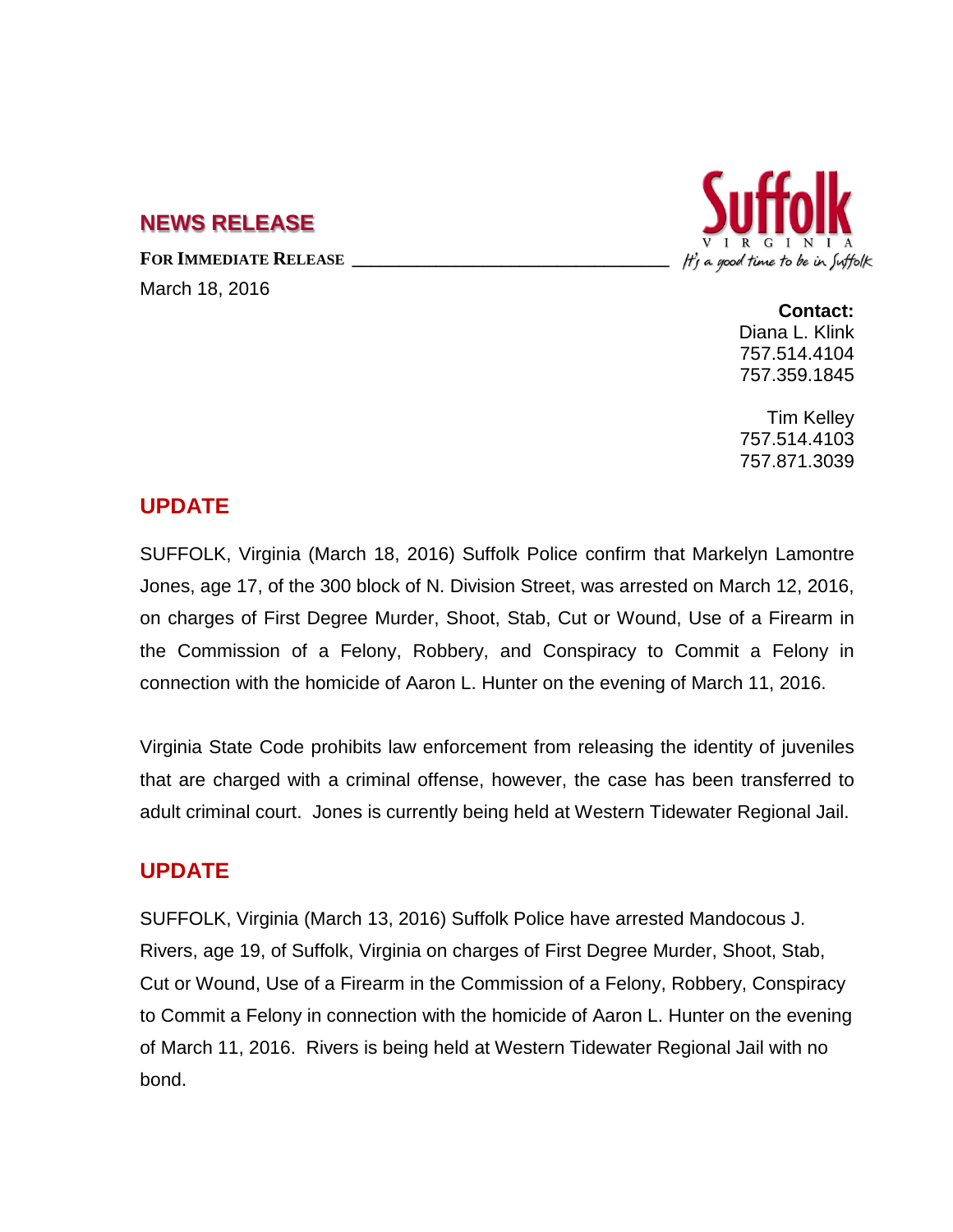The incident remains under investigation. No additional information is available.

# **UPDATE**

SUFFOLK, Virginia (March 12, 2016) Suffolk Police have arrested a 17 year old male from Suffolk, Virginia and have charged him with First Degree Murder, Shoot, Stab, Cut or Wound, Use of a Firearm in the Commission of a Felony, Robbery, Conspiracy to Commit a Felony in connection with the homicide of Aaron L. Hunter on the evening of March 11, 2016.

Suffolk Police have warrants on file and are asking for the public's assistance in locating for arrest Mandocous J. Rivers, age 19, of Suffolk, Virginia on charges of First Degree Murder, Shoot, Stab, Cut or Wound, Use of a Firearm in the Commission of a Felony, Robbery, Conspiracy to Commit a Felony in connection with the homicide of Aaron L. Hunter on the evening of March 11, 2016.

The incident remains under investigation. No additional information is available.

Anyone with information is asked to contact Crime Line at 1-888-Lock-U-Up. When calling Crime Line, callers do not have to give their names or appear in court. Citizens can also utilize TipSoft to anonymously submit crime-related tips through the Web, a text message, or from any Android or iPhone mobile device with the [TipSubmit](http://www.tipsoft.com/index.asp?P=TipSubmitMobile)  [mobile app.](http://www.tipsoft.com/index.asp?P=TipSubmitMobile) Tips can be submitted by visiting [www.suffolkva.us/crimelinetips,](http://www.suffolkva.us/crimelinetips) or by texting the word "**CRIMES**" (**274637**) with the keyword **SPDVATIP**. TipSoft also supports users' ability to submit videos or photos using the TipSoft mobile app. If information leads to an arrest, the caller or "tipster" could qualify for a reward of up to \$1,000.

# **UPDATE**